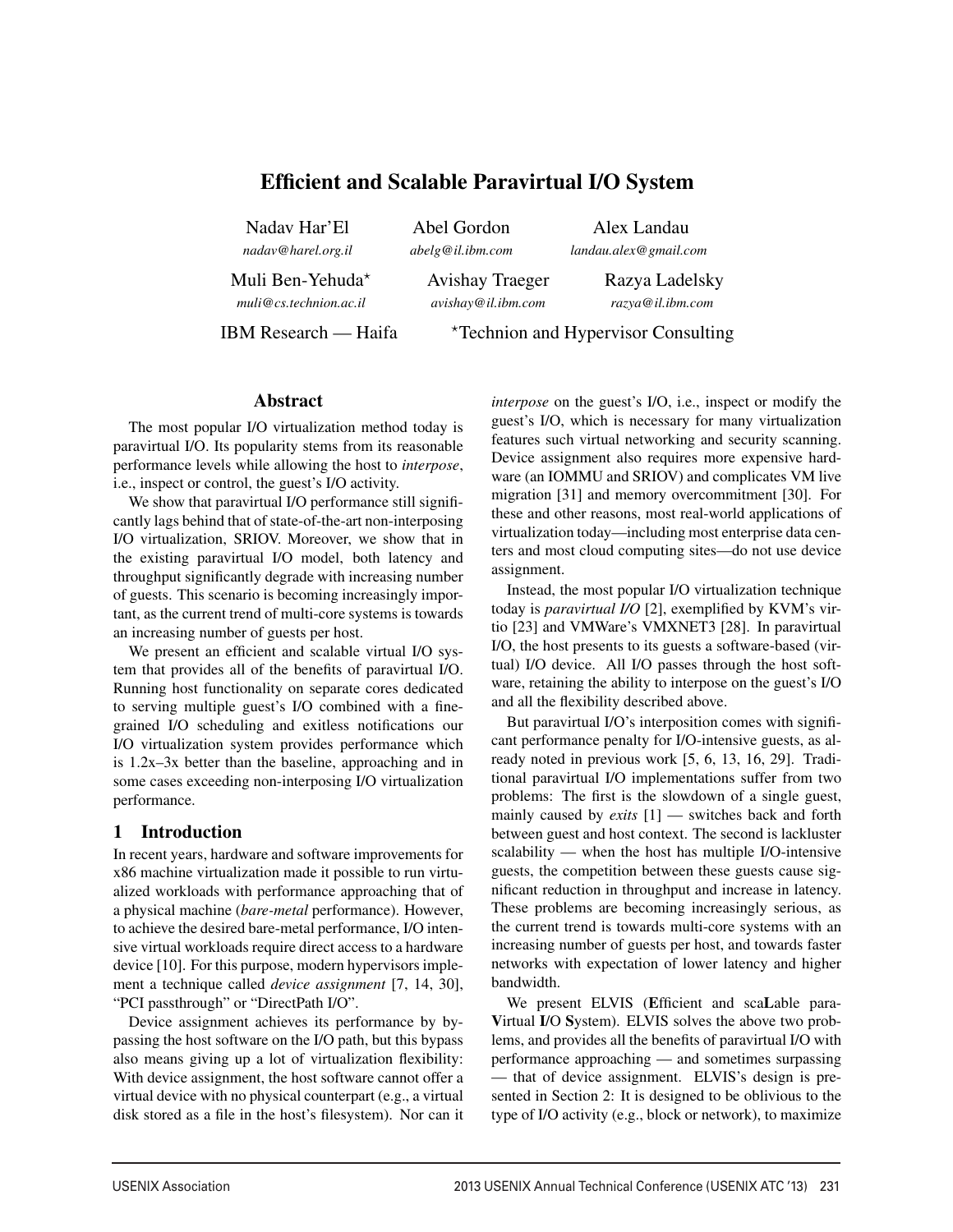throughput, to minimize latency, and to scale linearly in the number of I/O-intensive guests. ELVIS alleviates the overhead of paravirtual I/O by running host functionality on dedicated cores that are separate from guest cores, and by avoiding exits on the I/O path. ELVIS efficiently and fairly handles multiple guests by using a new finegrained I/O scheduler that decides when and for how long to serve each guest.

We describe ELVIS's implementation in the KVM hypervisor in Section 3 and experimentally evaluate it in Section 4. We thoroughly evaluate ELVIS's performance using throughput-oriented and latency-oriented benchmarks on both network-intensive and block-intensive workloads. We evaluate its scalability by running different experiments with up to 14 I/O-intensive guests. In the majority of benchmarks, ELVIS improved performance when compared with paravirtual I/O by up to 3x and was within 90% of device assignment, and sometimes even exceeding it. In the worst case benchmark ELVIS was only within 70% of device assignment but still improved paravirtual performance by 1.4x.

The main contributions of this work are as follows:

- 1. We demonstrate and evaluate, for the first time, how a new feature announced for future x86 processors — *posted interrupts* — can be exploited to improve paravirtual I/O performance. We efficiently emulate posted interrupts on today's processors by extending our previous work on Exit-Less Interrupts [10].
- 2. However, we show that posted interrupts only solve part of the problem. We contribute a novel finegrained I/O scheduler which together with exit-less notifications provides a complete, efficient and scalable, paravirtual I/O solution.

# 2 ELVIS Design

In this section we introduce the design of ELVIS, our proposed model for an Efficient and scaLable para-Virtual I/o System. ELVIS is based on the familiar paravirtual I/O model [2, 23], the state-of-the-art mechanism for I/O virtualization with interposition. We improve on traditional paravirtual I/O performance by avoiding the exits associated with I/O request and reply notifications. We improve scalability with a fine-grained I/O scheduling mechanism, allowing a single I/O thread to efficiently serve multiple VMs.

The design we present in this section can be applied to different paravirtual I/O implementations in different hypervisors. In Section 3, we present in more detail our implementation in the KVM hypervisor, and its in-kernel paravirtual I/O implementation, vhost.

### 2.1 The paravirtual I/O model

In paravirtual I/O the host *interposes* on the guest's I/O, i.e., each I/O request is handled by the host. The guest's



Figure 2: Slowdown when exits require notifications.

driver (the *front-end*) sends each I/O request to the host (*back-end*), which handles it and later returns a reply.

I/O requests are asynchronous: A guest does not block until getting the reply. In some cases, a long time might pass until a reply, e.g., disk reads or packet receive requests. So generally, the host does not fully handle the I/O request at the time of the request. Rather, the host has a separate *I/O thread* which handles the I/O requests.

On multi-core systems, it has been shown [12, 17, 15] that performance can be improved by dedicating a separate core (a sidecore) for the I/O thread, instead of timesharing the same core for both the guest and its I/O thread. Moving the I/O thread to a separate core not only leaves the guest's core with more cycles (and therefore improves the guest's peak performance), it also improves overall system efficiency as context switches are avoided. SplitX [13] studied the costs associated with such context switches, and found that in addition to their direct cost, there is another indirect cost of cache pollution, as each of the two alternating contexts (guest and I/O thread) runs slower for some time after each context switch. Aiming at improved performance, ELVIS therefore runs the guest and the I/O thread on separate cores.

Figure 1 illustrates this ideal paravirtual I/O model: The guest and I/O thread run on separate cores. The two cores efficiently communicate using shared memory buffers, and additionally require some mechanism for *notifications*: the guest wants to notify the I/O core of new I/O requests, and the I/O core wants to notify the guest when previous requests have completed.

In non-virtual environments, there is a light-weight architectural mechanism, Inter-Processor Interrupts (IPI) to send notifications between cores. But unfortunately, there are no mechanisms in currently available x86 hardware to send notifications to or from a running guest, without first existing to the hypervisor. This can lead to two exits for each I/O request, as illustrated in Figure 2: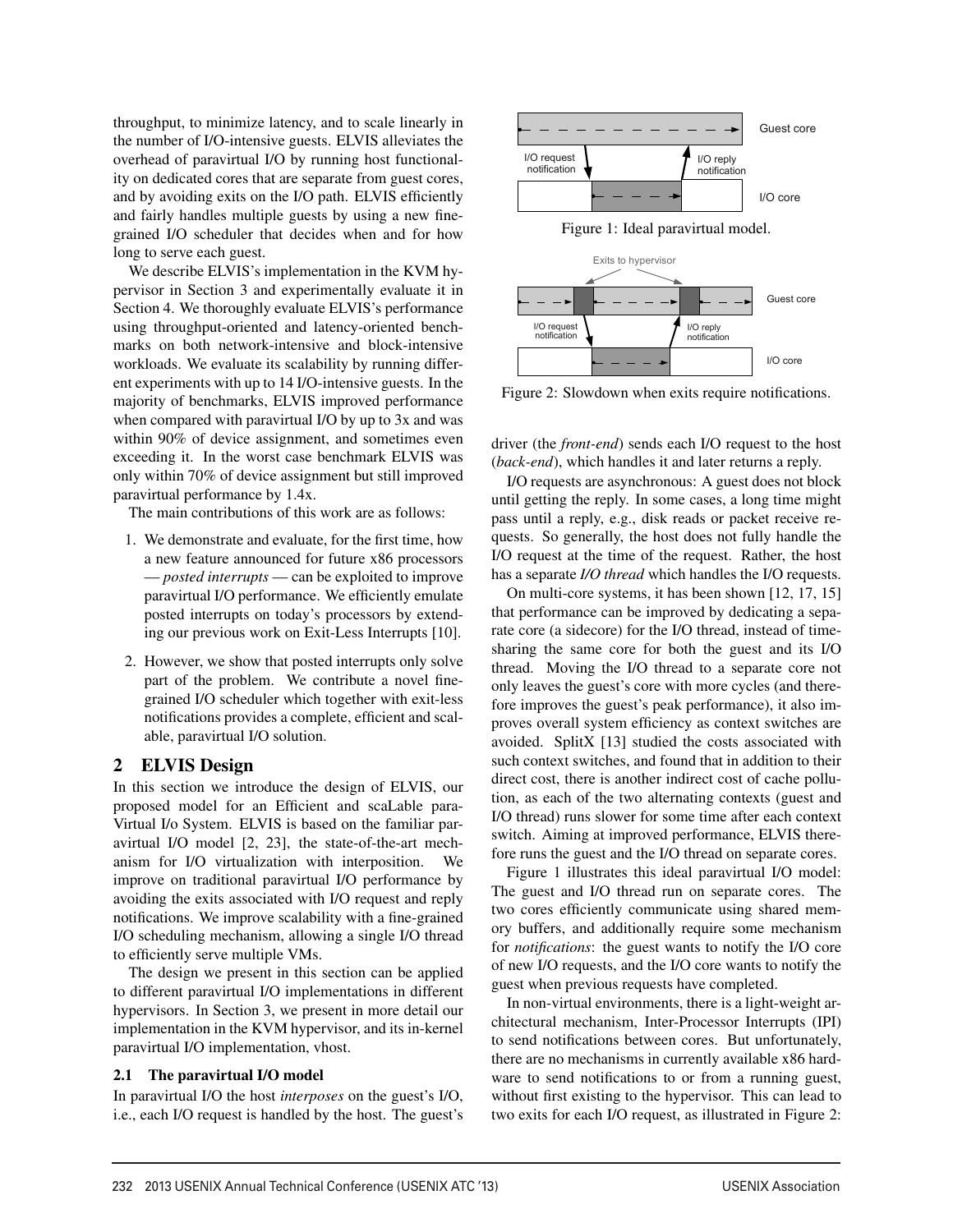

Figure 3: Comparing ELVIS's fine-grained I/O scheduling (top) to thread-based I/O scheduling (bottom).

When the guest wants to notify the I/O core of a new request in the shared buffer, it cannot directly send an IPI to the I/O core so it exits to have the hypervisor do this. Then, when the I/O core completes the operation and wants to notify the guest, it cannot remotely inject a virtual interrupt into the running guest, and needs to cause the guest to exit first (e.g., using an IPI) so that the hypervisor can inject the virtual interrupt. Some implementations even suffer a third exit, when the guest completes handling the virtual interrupt and writes to the End-of-Interrupt (EOI) register. ELVIS improves paravirtual I/O performance by replacing the two exit-causing notifications with new exit-less notification mechanisms, as we explain in Sections 2.3 and 2.4 below.

#### 2.2 Fine-grained I/O scheduling

One I/O core is often capable of handling I/O from several I/O-intensive VMs, as we demonstrate in Section 4. However, the common approach to handle I/O is to create a separate I/O thread per VM and let the hypervisor's scheduler run these multiple threads on one or more cores.

ELVIS adopts a more *fine-grained* approach to I/O scheduling: A single I/O thread runs on an I/O core, and handles the I/O requests of multiple VMs. Figure 3 illustrates how fine-grained I/O scheduling differs from thread-based scheduling. We expect fine-grained I/O scheduling to achieve better throughputs and latencies than thread-based I/O scheduling: When several VMs have high I/O loads, thread-based I/O scheduling may service one VM for a long time, delaying I/O in other VMs until the OS decides to switch threads. Contrast this with fine-grained I/O scheduling, which can inspect the request queues it is serving, and can more fairly and promptly switch between them. The benefits of finegrained scheduling are even more pronounced when the I/O thread uses polling, as it often does in ELVIS as explained below.

We show in Section 4.7 that indeed fine-grained I/O scheduling improves paravirtual I/O performance and scalability on multi-core machines. It allows an I/O core to handle more VMs with better throughput and latency.

### 2.3 Exitless I/O request notifications

In the paravirtual I/O model, the driver in the guest writes its I/O requests to a shared memory buffer. The driver then notifies the I/O thread that new work is pending. The x86 architecture provides no mechanism besides an exit for the guest to interrupt a host thread, so the request notification involves an exit, as shown in Figure 2.

In ELVIS, we avoid request notifications (and their associated exits) by *polling* in the host's I/O core [17, 5]. The guest writes its request to memory shared with the hypervisor, as usual, and does not employ any further exit-causing notification mechanism. The host polls this memory from the separate I/O core, handling requests as they are noticed.

Polling requires a dedicated I/O core, but as explained above, we generally want to share this core among several guests. With fine-grained I/O scheduling, ELVIS already has one I/O thread handling requests from several VMs, so now it needs to poll several VMs. In Section 3 we discuss how we efficiently and fairly poll several VMs without hurting the quality of service (namely, throughput and latency) to individual VMs.

For workloads which are not I/O-intensive, the waste inherent in excessive polling may outweigh the benefits of exitless notifications. It is therefore beneficial to dynamically switch between polling and traditional exitbased guest-to-host notifications. Such switching is often used in the context of interrupt mitigation [20, 24], and has also been used for paravirtual I/O by VMWare's VMXNET3 [28].

### 2.4 Exitless I/O reply notifications

3

In the paravirtual I/O model, when the I/O thread completes handling an I/O request it writes its reply to the shared memory area, and then notifies the guest.

Unfortunately, unlike the case of request notifications above, it is not practical to simply avoid using reply notifications. Avoiding these notifications means that each guest would need to poll for new replies [5], wasting a significant number of cycles that could otherwise be used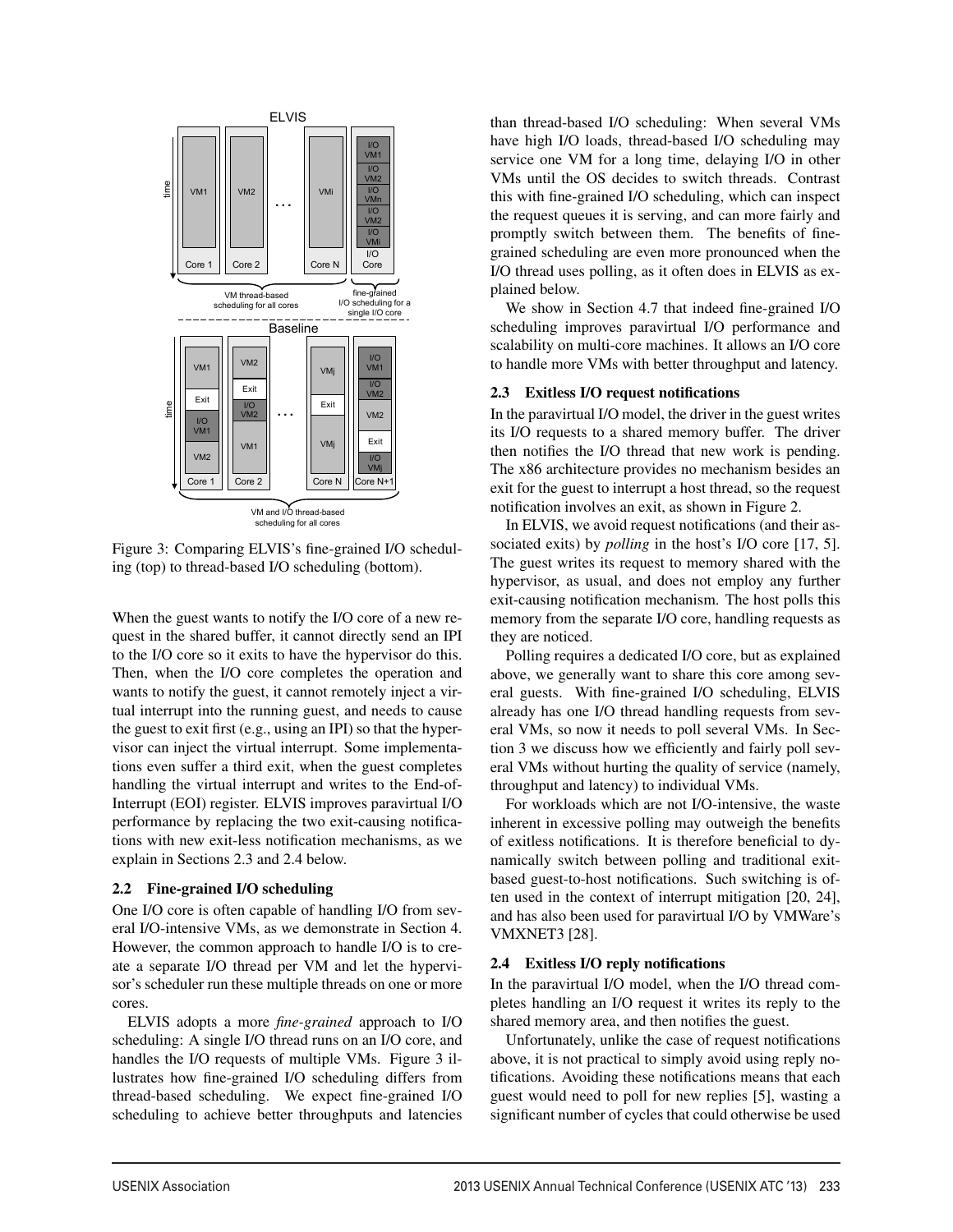to run more useful work or just kept unused to reduce power consumption. Since we cannot avoid reply notifications, our goal is to make them as efficient as possible, and in particular exitless.

The architectural mechanism of notifying an OS of some event is via an interrupt. I.e., the I/O core wishes to cause an interrupt inside a guest running on a different core. On existing x86 processors, a hypervisor can only *inject* interrupts into the guest from the same core running it, and therefore the reply notification requires causing the guest to exit (e.g., by sending an Inter-Processor Interrupt (IPI) to the core running the guest), at which point the hypervisor injects the desired virtual interrupt.

Intel has recently announced that unspecified future processors will include a new feature called *posted interrupts*. Posted interrupts will allow one core to inject a virtual interrupt into a guest currently running on a different core — without the guest having to exit first. AMD also announced a similar future mechanism in their processors, and named it *doorbell interrupts*.

ELVIS avoids the reply-notification exits by emulating posted interrupts on existing x86 processors, using the Exit-Less Interrupts (ELI) technique [10]: When the I/O core wishes to inject a certain virtual interrupt into the guest running on a different core, it writes the interrupt vector (i.e., the interrupt number) into a memory location shared with the guest, and then sends a fixed IPI to the guest's core. Normally, receiving this IPI would cause the guest to exit, but we have this interrupt delivered in the running guest by asking the processor to deliver all interrupts to the running guest, with the guests interrupt descriptor table (IDT) shadowed so that only the fixed IPI is actually delivered to the guest and the rest cause an exit to the hypervisor. Once the fixed IPI is delivered to the guest, the handler for the vector number stored in the shared memory location is invoked. The ELI paper [10] focused on assigned devices and on the interrupts they generate but we extended this mechanism for delivering an IPI directly to the guest.

ELI works by asking the processor to deliver all interrupts to the running guest, with the guest's interrupt descriptor table (IDT) shadowed so that only the intended IPI is actually delivered to the guest and the rest cause an exit to the hypervisor. The ELI paper focused on assigned devices and on the interrupts they generate — but we can extend this mechanism for delivering an IPI directly to the guest.

# 3 ELVIS Implementation

To validate the ELVIS design, we implemented it in the KVM hypervisor. KVM [11] is implemented as a Linux kernel module that extends the kernel with hypervisor capabilities, driven by a QEMU [4] user process.

KVM offers two different implementations for par-

avirtual I/O devices: (1) a user-space implementation, part of QEMU; and (2) an in-kernel implementation, *vhost*. Both implement the same protocol, *virtio* [23], and share the same guest drivers. We based our implementation on vhost because it performs significantly better than the user-space alternative [27]. Vhost currently implements two paravirtual device types — network (*vhost-net*) and block device (*vhost-block*) and by modifying only their common base (vhost), we get ELVIS for both types of devices — as we show in Section 4.

We implemented ELVIS in KVM/vhost as follows:

# 3.1 Fine-grained I/O scheduling

Normally, vhost creates a separate I/O thread per paravirtual device, so that I/O handling can proceed in parallel to the guest running, boosting performance on multi-core systems. Each I/O thread potentially handles multiple *virtqueues* (queues of I/O requests and their replies [23]), e.g., a send queue and a receive queue in the paravirtual network device *vhost-net*.

With fine-grained I/O scheduling, we no longer create a separate I/O thread per device. Instead, we create only one I/O thread per dedicated I/O core, and each such thread now handles virtqueues from multiple virtual devices and multiple VMs. All these devices share a single *work queue*, to which vhost adds work when it is notified by the guest of a new I/O request, or when vhost discovers that a previous I/O request has completed (e.g., a packet has arrived, and can be returned to the guest). Note that this model does not affect the isolation and security properties of vhost.

Despite the fine-grained I/O scheduling, in some cases when one I/O thread handles many guests with very high throughput, a large number of I/O requests may arrive on a virtqueue before they can be handled, overflowing the virtqueue's ring buffers if they are not big enough. We found that in some of the network benchmarks presented in Section 4, the rings that Qemu allocates with a fixed default size 256 were occasionally overflowed. Increasing this default size to 512 was enough in all our experiments, and we used this new default in all baseline and ELVIS configurations in Section 4.

# 3.2 Mixing latency- and throughput-sensitive workloads

One of the challenges of implementing fine-grained I/O scheduling is deciding when to switch between virtqueues. Latency-sensitive workloads perform best when we only handle a virtqueue for a very short duration, and quickly move on to the next. High-throughput workloads, on the other hand, benefit from allowing more processing on each virtqueue before switching to the next. When guests are mixed — some care about latency and some about throughput — we need to carefully consider the needs of both.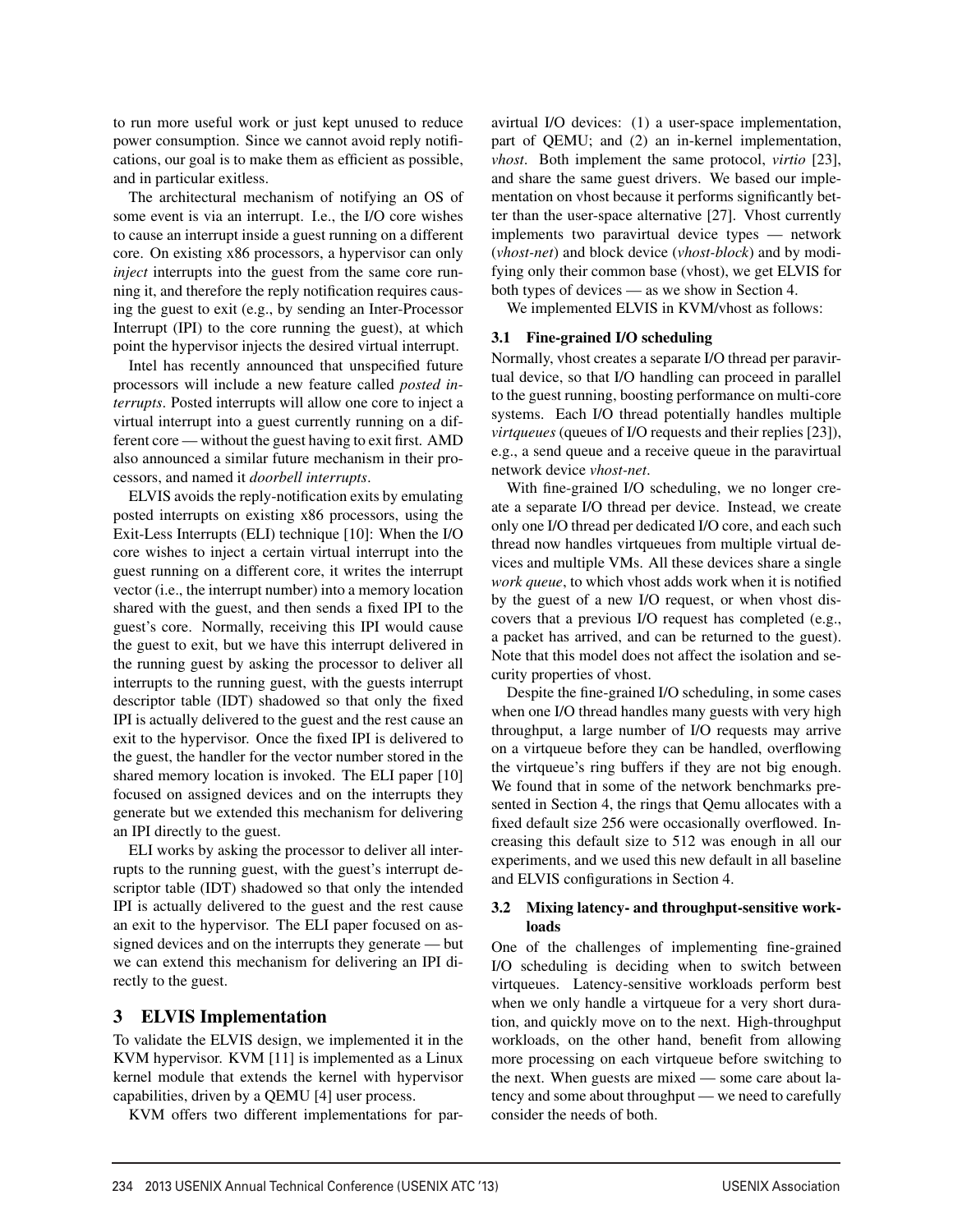Our implementation uses several heuristics to decide when to leave a virtqueue and proceed to the next: We always leave a queue after doing a certain maximum amount of work on it, even if it is not yet empty. We may leave a queue earlier (though not before we did some minimum amount of work on it), if we recognize that another non-empty queue is *stuck* and therefore likely to be latency-sensitive. We call a queue *stuck* if a certain time has passed since it last received new work. A latencysensitive workload which waits for replies before sending further requests will get "stuck" in this sense, while a high-throughput workload which continuously creates new requests will not be found stuck. In Section 4.6, we show how these heuristics are indeed effective when high-throughput and low-latency workloads are served by the same I/O thread.

### 3.3 Placement of threads, memory and interrupts

Modern large multi-core systems have a multi-socket, or NUMA, design where part of the memory is closer to some of the cores. On such systems, performance is best if a guest running on a particular socket is serviced by an I/O thread running on the same socket, and if and the virtqueues shared between them are allocated from memory closest to this socket.

Our implementation therefore dedicates one I/O core (or more) per socket, and pins an I/O thread to each I/O core. Each I/O thread is configured to handle only virtqueues belonging to guests running on cores on the same socket. We ensure that an SMP guest does not spread across multiple sockets by limiting its vcpu threads to only run on cores on one socket.

Finally, when the virtual device is based on a physical device (e.g., vhost-net uses the host network), performance can be improved with IRQ affinity: We direct interrupts from the physical device to the I/O core, avoiding interrupts (and their exits) on guest cores and improving cache hit rates.

# 3.4 Exitless I/O request notifications

In KVM, the guest notifies the host of new I/O requests by executing a programmable I/O (PIO) instruction, causing an exit. We avoid these exits by replacing these notifications with polling in the I/O thread:

The virtio protocol allows the host backend to tell the guest driver not to send notifications for a certain virtqueue. This flag is normally used for short durations, to avoid further notifications while the host is servicing a particular virtqueue. But in ELVIS, we permanently disable notifications for virtqueues which we intend to poll. Instead of waiting for notifications, we supplement vhost's work queue with a new *poll queue*, which lists the virtqueues that are being polled. In a round-robin fashion, considering the heuristics we previously described, we poll each virtqueue. If we discover new requests, we handle them, just like a notification would be handled.

Even with polling enabled, the work queue continues to be relevant: E.g., the network backend adds an item to it when a packet arrives, so an outstanding receive request would be completed. So we interleave looking for new work in both work and poll queues. For fairness, any time work is done on a virtqueue for any reason, this virtqueue is moved to the end of the poll queue.

It is important that polling be as efficient as possible, to ensure that unsuccessful polling of relativelyidle virtqueues does not significantly hurt performance of other virtqueues. By having the I/O thread map the memory of all polled virtqueues in its own memory space, polling a virtqueue for newly available work becomes nothing more than a simple memory read. To further reduce the impact of unsuccessful polling, our implementation enables polling on a virtqueue only after exceeding a predefined notification rate, and later disables polling (re-enabling exit-causing notifications) when activity on this virtqueue subsides. These optimizations allow us not to waste precious cycles on polling virtqueues which only infrequently see requests and exits.

# 3.5 Exitless I/O reply notifications

Vhost notifies the guest of a reply for a previous I/O request by injecting the guest with a virtual interrupt, coming from the virtual device. When the guest is currently running, KVM first forces it to exit by sending an interprocessor interrupt (IPI) to the core running the guest, and only then KVM on that core can inject the desired virtual interrupt.

We replaced this exit-causing mechanism with our exit-less mechanism, allowing the I/O core to send a virtual interrupt to a guest running on another core without causing the guest to exit first. Current x86 processors do not yet support such exitless cross-core interrupt injection, known as *posted interrupts*. We emulated it extending an efficient software-only technique known as *Exit-Less Interrupts* (ELI) [10], as explained in Section 2.4.

# 4 Evaluation

5

In this section, we experimentally evaluate and analyze the performance of our implementation. We look at both network-intensive and block-intensive workloads, and consider both throughput and latency. We evaluate scalability with experiments going up to 16 cores. We analyze how fine-grained I/O scheduling and exitless notifications contributed to the performance improvement.

The results show that ELVIS improved I/O interposition performance by 1.2x–3x compared to traditional paravirtual I/O, and that ELVIS scaled linearly to more guests. For most of the workloads, ELVIS interposition overhead — how far it was from state-of-the-art noninterposing I/O virtualization — was less than 10% when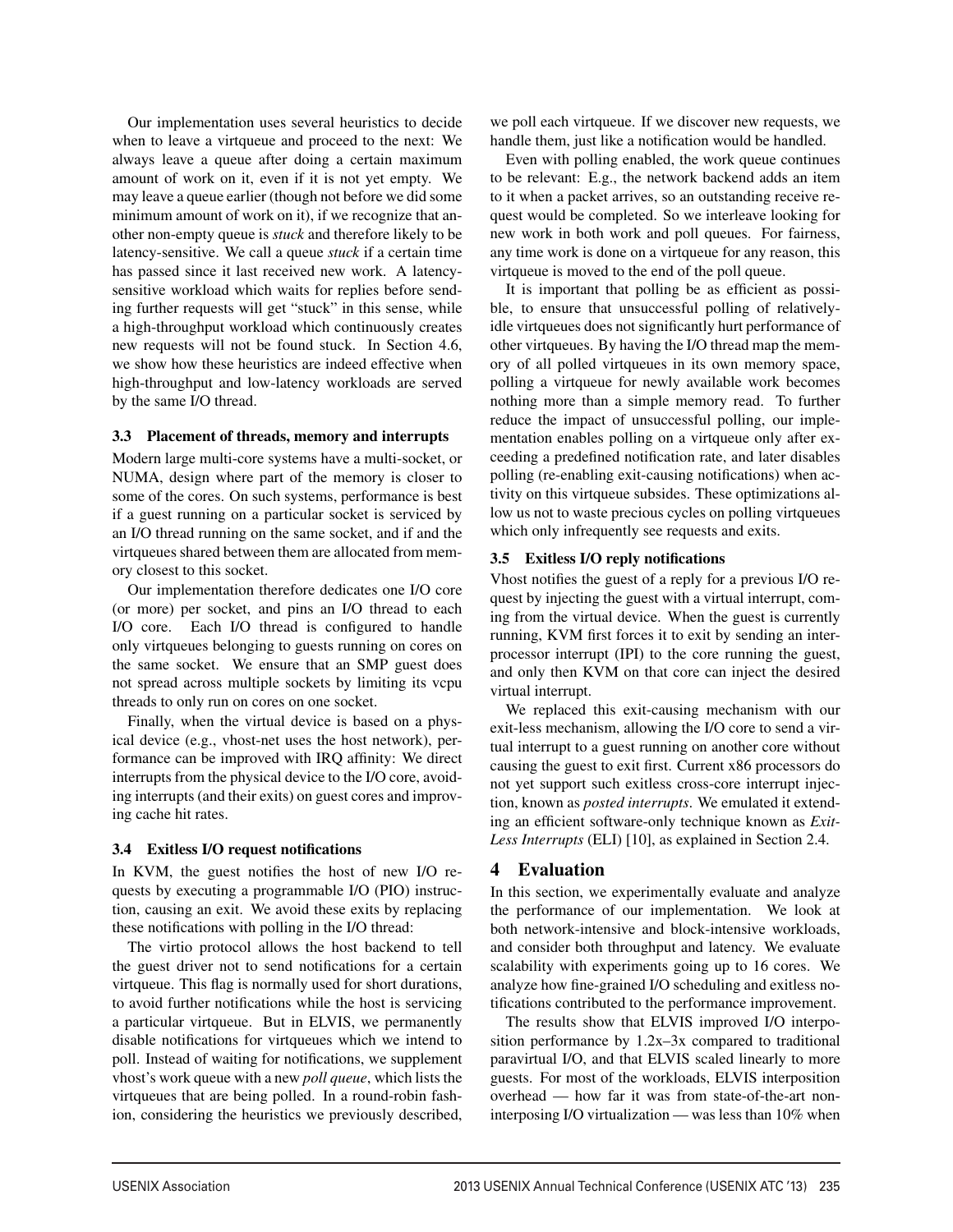enough cores were dedicated to handling the I/O of multiple VMs. In the worst case, the overhead was 30%.

# 4.1 Experimental Setup

Our test machine is an IBM System x3550 M4, equipped with a dual-socket, 8-cores-per-socket Intel Xeon E2660 CPU running at 2.2 GHz with hyper-threading disabled. The system includes 56GB of memory and an Intel x520 dual port 10Gbps SRIOV NIC. We used a second identical server connected directly by two 10Gbps fibers as the remote end of the benchmarks. We set the Maximum Transmission Unit (MTU) to its default size of 1500 bytes; we did not use jumbo Ethernet frames. The host ran Linux 3.1.0 and QEMU 0.14.0. The guests used only one VCPU and ran Linux 3.1.0. The guests' memory was backed by huge (2 MB) pages in the host. For setups using paravirtual I/O, we bridged the guests' virtual NICs with the host's physical NICs using macvtap.

# 4.2 Experimental Methodology

Performance-minded applications would typically dedicate whole cores to guests (a single VCPU per core), thus we limited our benchmarks to this case. We compared ELVIS against traditional paravirtual I/O to show our performance and scalability improvements, and against state-of-the-art non-interposing I/O virtualization to analyze the interposition overhead. Altogether, we measured and compared four configurations:

ELVIS: This configuration measured ELVIS performance. For it, we ran each VM with a paravirtual NIC or block device using our ELVIS-enabled KVM. To analyze ELVIS scalability and avoid performance interference caused by NUMA, we partitioned the physical resources symmetrically across the two CPU sockets. For benchmarks with  $N \le 7$  VMs we only used cores from the first CPU socket and one 10Gb port. We dedicated a core for each of the VMs (VCPU threads) and one core (the I/O core) to run a single ELVIS I/O thread. We also set the IRQ affinity to deliver the NIC's interrupts only to the I/O core. For benchmarks running *N >*7 VMs, we enabled a second ELVIS I/O thread, used the second 10Gb port, and configured the second socket exactly in the same way we configured the first socket. The memory of each VM was pinned to the CPU socket running the VCPU thread. The Intel NICs were initialized without SRIOV support.

Baseline: This configuration represented traditional paravirtual I/O. We ran each VM using the unmodified KVM. To use the same amount of physical resources as the ELVIS configuration, for benchmarks running  $N \le 7$ VMs, we limited the Linux host to use only  $N+1$  cores and one 10Gb port; The Linux scheduler decided on which core to run each of the VCPU and I/O threads. Similarly, for benchmarks running *N >*7 VMs, we gave the host  $N+2$  cores and the two 10Gb ports. The Intel NICs were initialized without SRIOV support and the NICs' interrupts were balanced across the cores in use. The NUMA node used to back the memory of each VM was decided by the Linux kernel.

Baseline with Affinity: We used this configuration to analyze how the Linux scheduler, IRQ balancer and NUMA memory allocation affect traditional paravirtual I/O. This setup is similar to Baseline except we explicitly partitioned the physical resources. For benchmarks using *N* ≤7 virtual machines we only used cores from the first CPU socket and one 10Gb port. We dedicated a core to run each VCPU thread and one core (the I/O core) to run all the KVM I/O threads. We also set the IRQ affinity to deliver the NIC's interrupts only to the I/O core. For benchmarks running  $N > 7$  VMs, we configured the second socket and used the second 10Gb port exactly in the same way we configured the first socket. The memory of each VM was pinned to the NUMA node (CPU socket) responsible for running the VCPU thread.

No Interposition: We used this configuration to analyze ELVIS's interposition overhead. For this setup we allocated the physical resources in a similar way we did for ELVIS: one dedicated core per VCPU and up to two 10Gb ports. We multiplex each 10Gb port across the VMs using device assignment (SRIOV and ELI [10]) so the hypervisor didn't interpose on the I/O. ELVIS uses additional dedicated cores to run the I/O threads, thus, to make a fair comparison, we kept one core per socket unused for No Interposition. We count this as the ELVIS inherent resource overhead  $(1/7)$  in the case of eight cores).

# 4.3 Network throughput

We used three different and well-known benchmarks to show ELVIS can virtualize and interpose I/O efficiently for network intensive workloads. For these benchmarks, ELVIS improved Baseline throughput up to 3x. Compared to No Interposition, ELVIS I/O interposition overhead was less than 10% in most of the cases and less than 30% in the worst case when we allocated sufficient cores to handle the I/O of multiple virtual machines. In addition, ELVIS always scaled much faster than Baseline up to 14 VMs. Baseline with Affinity didn't scale at all.

We considered the following three network benchmarks for the evaluation:

Netperf TCP stream opens a single TCP connection to the remote machine, and makes repeated write() calls of 64 bytes.

Apache is an HTTP server. We used *ApacheBench* to load the server. ApacheBench ran on the remote machine and repeatedly requested a static 4KB page from 2 concurrent threads per VM.

Memcached is an in-memory key-value storage server. It is used by many high-profile Web sites for caching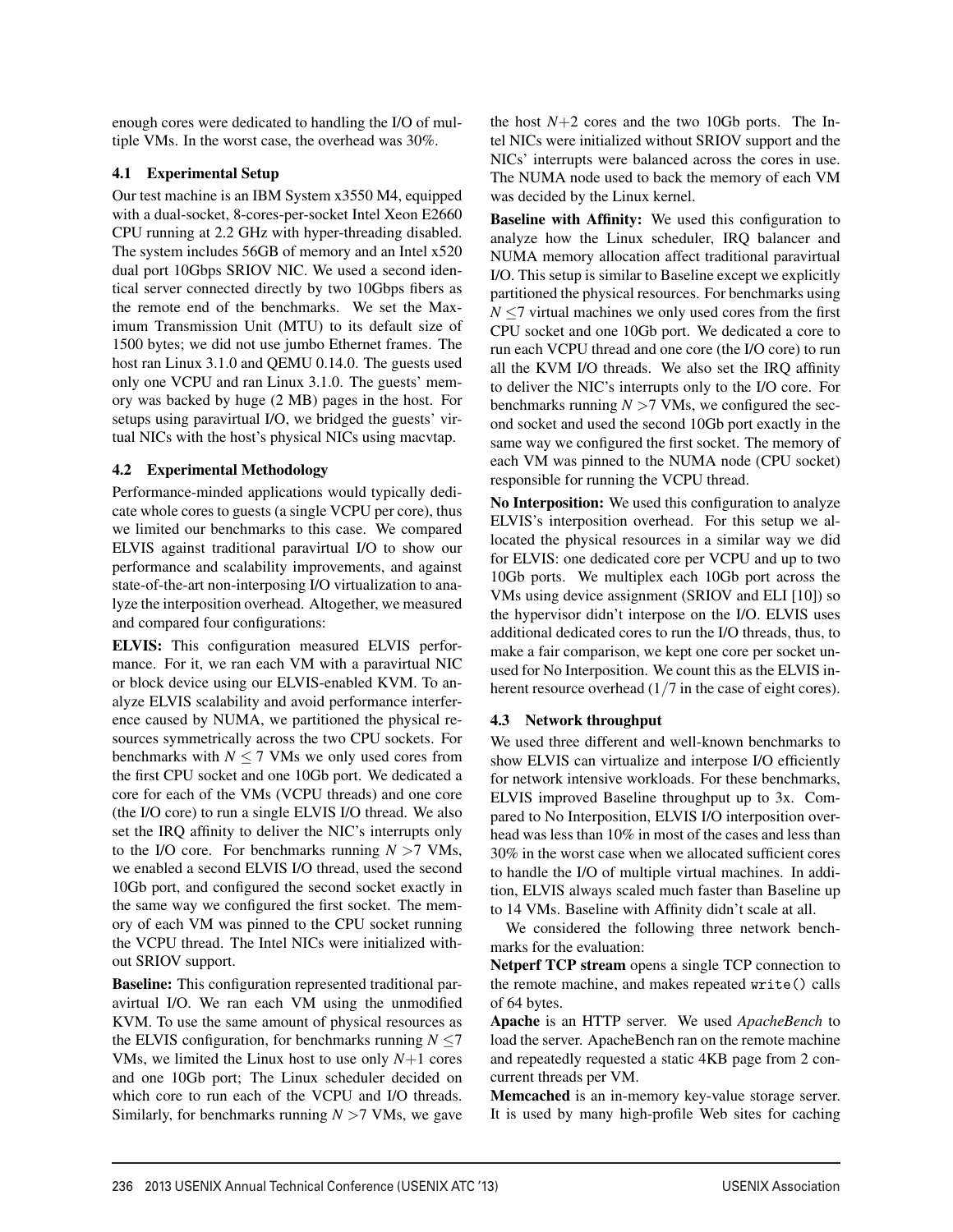

Figure 4: Comparing network throughput with ELVIS to that of the baseline and no-interposition configurations. Graphs on the left show for each of the three benchmarks, running on 1 up-to 14 VMs, the total throughput from all VMs. Graphs on the right are the same measurements shown normalized as a fraction of no-interposition performance.

7

results of slow database queries, thereby significantly improving the site's overall performance and scalability. We used the *Memslap* benchmark, part of the *libmemcached* client library, to load the server and measure its performance. Memslap runs on the remote machine, sends a random sequence of memcached get (90%) and set (10%) requests to the server and measures the request completion rate. We configured memslap to perform 32 concurrent requests per VM.

To verify ELVIS can scale using a single I/O core per socket, we ran the experiments using 1 through 14 VMs. Figure 4 compares the results for each of the three benchmarks using the four configurations previously described. We show on the left the aggregated throughput for all the VMs and on the right the same measurements normalized as a fraction of No Interposition. ELVIS improved Baseline throughput by 6%-200%. Baseline with Affinity as well as Baseline suffered from performance degradation due to the costly exit-based notifications and inefficient I/O scheduling. In these two configurations the Linux kernel couldn't make good scheduling decisions because it has no information about the content of the virtio queues. As evident from Figure 4, Baseline with Affinity didn't scale because one CPU core was used to run all the I/O threads which were competing for CPU cycles and starving each other. In contrast, in the Baseline case, the Linux kernel had more flexibility because threads could run on any core. The I/O threads could be scheduled instead of VCPU threads, unintentionally throttling the system. When a VCPU thread doesn't run, the VM doesn't perform I/O and releases CPU cycles to process pending I/O.

Baseline did better than Baseline with Affinity but scaled very slowly compared to ELVIS for all the benchmarks. ELVIS managed to scale almost perfectly for Netperf and Apache. The reason Apache stopped scaling after 10 VMs is because our remote machine was saturated. For Memcached, ELVIS scaled up to 3 VMs. At this point, the I/O core was saturated and ELVIS could not scale any more with a single I/O core. With more than 7 VMs, ELVIS used an additional dedicated core and Memcached continued scaling up to 11 VMs.

So far we demonstrated ELVIS performed and scaled better than traditional paravirtual I/O running network intensive workloads. However, we didn't show ELVIS I/O interposition overhead. For this purpose, we compare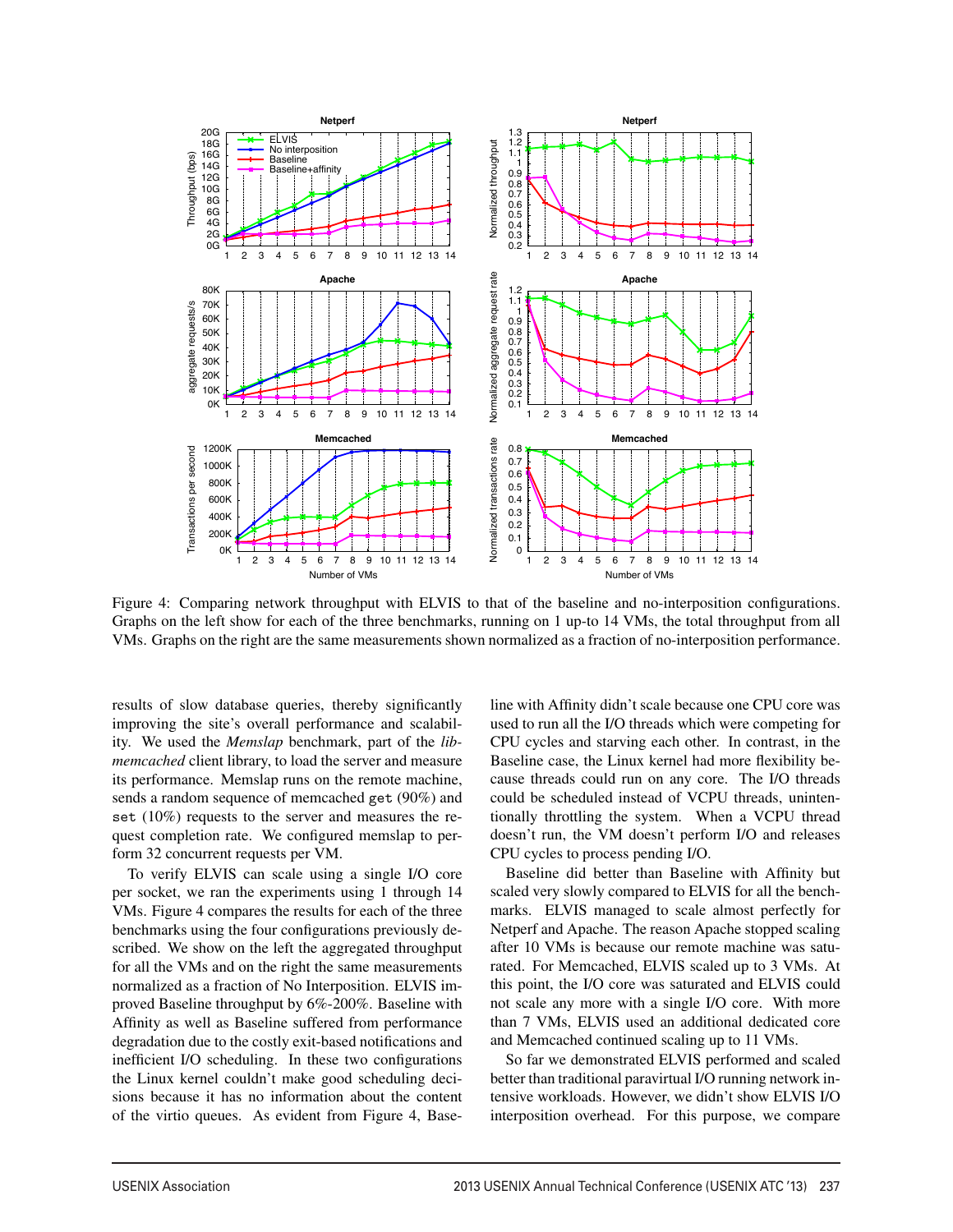ELVIS against No Interposition. We can see in Figure 4 that ELVIS results were pretty close to No Interposition. The performance degradation caused by ELVIS I/O interposition was less than 1%, 10% and 30% for Netperf TCP stream, Apache and Memcached respectively when the I/O cores and the remote machine were not saturated. In the case of Memcached, ELVIS required an additional I/O core to continue scaling after 3 VMs.

For some cases, ELVIS was even better than No Interposition. As we discussed in Section 3 and analyzed later in Section 4.6, ELVIS balances between throughput and latency by batching queued requests and coalescing the reply notifications. In the case of Netperf TCP stream and Apache, this mechanism improved throughput, making ELVIS up to 15% better than No Interposition. For example, when running Netperf TCP stream, ELVIS reduced the interrupt rate of each guest from 30K to 10K compared to No Interposition. However, in the case of Memslap, the same mechanism degraded the performance of the guests, and ELVIS performed up to 30% worse than No Interposition when we allocated sufficient cores to handle I/O.

Baseline suffered 142K, 109K and 146K exits/second for Netperf, Apache and Memcached respectively when we used only a single VM. As expected, ELVIS reduced the exits rate to less than 800 exits/second for all the benchmarks. Most of these remaining exits are not related to  $I/O = e.g., 500$  of them are related to timer interrupts. The number of exits per VM for Baseline and Baseline with Affinity decreased as the number of VMs increased. That's because also in these setups the I/O threads batched more requests and coalesced more notifications, reducing the total number of exits/second. In addition, in the case of Baseline, the I/O threads were sometimes scheduled instead of VCPU threads, unintentionally throttling the system and further reducing the number of exits. For example, Baseline with 7 VMs handled 53K, 39K, 60K exits/sec per VM for Netperf, Apache and Memcached respectively.

#### 4.4 Network latency

We measured ELVIS's latency using Netperf UDP-RR (request-response), which sends a UDP packet and waits for a reply before sending the next. Baseline with Affinity did not scale and latency increased to  $400\mu$ sec because the I/O threads starved each other. Baseline managed to scale because the I/O threads could run on any core. Figure 5 presents the results, omitting Baseline with Affinity for clarity. With a single VM, ELVIS reduced Baseline's latency by 8µsec. With multiple VMs ELVIS reduced the average latency per VM up to  $28\mu$ sec. This improvement was possible because ELVIS's fine-grained I/O scheduling, as opposed to thread-based scheduling, combined with exitless noti-



Figure 5: Average latency measured by UDP-RR, on 1 to 14 VMs. With ELVIS, latency is lower, and remains low even when each I/O core serves multiple VMs.

fications managed to keep latency less than 1% worse than No Interposition. In Section 4.7 we analyze the performance contributions of fine-grained I/O scheduling and exitless notifications separately.

We notice in Figure 5 that when running less than 6 VMs, ELVIS again out-performs No Interposition. Here, batching and interrupt coalescing cannot explain this curious phenomenon, as it did for the network throughput workloads. There was a different reason: the NIC's latency increased when we enabled SRIOV. We ran a single instance of Netperf UDP-RR on bare-metal Linux with SRIOV disabled and we did the same test with SRIOV enabled. When SRIOV was disabled, the bare-metal Linux used a Physical Function in the same way KVM used it for ELVIS. But when we enabled SRIOV in baremetal Linux, we intentionally used a Virtual Function in th same way the guests used them for No Interposition. We noticed that Netperf UDP-RR latency when running on bare-metal Linux increased by 22% when we used the Virtual Function (SRIOV was enabled).

#### 4.5 Block workloads

8

We next analyzed the performance of ELVIS under an I/O-intensive block workload. To avoid physical disk bottlenecks and allow the VMs to achieve their maximum throughput, we assigned a single 1GB ramdisk on the host to the virtual machines using virtio. Each VM ran four write threads and four read threads, each of which performed 4KB random I/O on the paravirtual device using filebench. We bypassed the guest's buffer cache by opening the virtio device with the O DIRECT flag, so that all I/O requests would pass the guest-host boundary. In this environment, we tested the ELVIS, Baseline, and Baseline with Affinity. We did not test No Interposition because in the case of a ramdisk, there is no physical device to assign to the guests.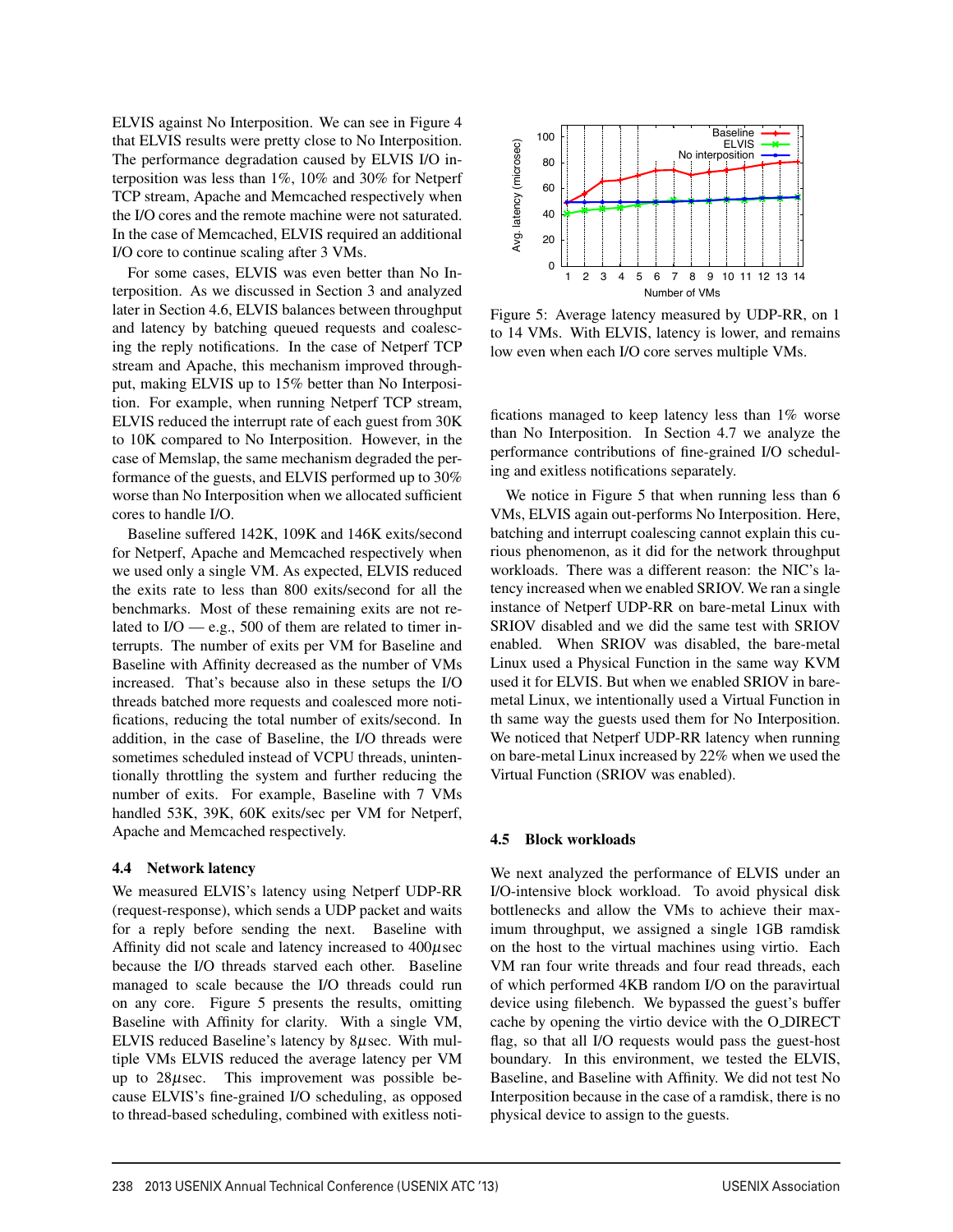

Figure 6: Filebench random read/write performance. No Interposition was not evaluated because the virtual disks exposed to the guests are backed by a ramdisk in the host (no physical device to assign).

As we can see in Figure 6, ELVIS scales perfectly up to 14 VMs. The bottleneck for each VM in this case is guest CPU saturation. Each VM performs about 21,613 operations/second on average, regardless of the number of running VMs, with a standard deviation of only 128. In addition, each VM experiences low latencies for its block accesses (0.3ms), regardless of the number of VMs running. For Baseline with Affinity, the I/O core is saturated immediately, and so aggregate throughput does not increase. Latency increases linearly to 3.0s and is omitted from the graph to improve clarity (as in Section 4.4). Baseline without affinity does scale, but not well. With one VM running, it achieves 18,715 ops/s with 0.4ms latency. When we reach 14 VMs, each achieves only 8,862 ops/s on average and the average latency doubles to 0.8ms. With one VM, ELVIS has 17% better throughput with 25% better latency, and with 14 VMs, ELVIS has 2.4x better throughput with less than half the latency.

4.6 Mixed latency- and throughput-sensitive guests Sections 4.3 and 4.4 showed ELVIS was able to run throughput intensive and latency sensitive workloads efficiently in separated runs. However, ELVIS efficiency handling latency sensitive workloads may be influenced by throughput intensive workloads and vice versa when they run concurrently. While ELVIS handles I/O for a throughput-intensive VM, a latency-sensitive VM may be delayed. To decrease latency, ELVIS can scan I/O requests more often and serve latency-sensitive VMs immediately, but the cycles spent for scanning pending requests and switching between VMs degrades the performance of throughput intensive VMs.

To evaluate how ELVIS deals with this situation, we ran multiple instances of Netperf TCP stream representing throughput intensive workloads, simultaneously with multiple instances of Netperf UDP-RR representing latency sensitive workloads. We repeated the experiment running different combinations: *M* VMs ran TCP stream while  $N - M$  VMs ran UDP-RR (for  $N = 7$ ,  $M = 1$  to 6). Figure 7 shows the TCP stream average throughput per VM and UDP-RR average latency per VM.

We compared the average performance per VM we obtained in this setup with the single VM results we obtained in sections 4.3 and 4.4. As shown in Figure 4, TCP stream achieved 1.45Gbps and 1.08Gbps when it ran in a single VM using ELVIS and Baseline respectively. Figure 7 shows that when 1 or 2 TCP stream were competing with 5 or 6 UDP-RR, ELVIS did not degrade TCP stream throughput. The latency of UDP-RR increased by  $28\mu$ sec and  $38\mu$ sec. In contrast, Baseline degraded TCP stream throughput by 17% and 26% when 1 or 2 TCP stream competed with 6 or 5 UDP-RR. Latency increased by 28µsec and 38µsec, but still 13µsec and  $7\mu$ sec higher than ELVIS.

In general, for all the combinations, ELVIS degraded TCP stream by 0%-32% and increased UDP-RR latency by 28µsec-45µsec. In contrast, Baseline, degraded TCP stream by 16%-52% and increased UDP-RR latency by 29µsec-129µsec.

In all the configurations, except No Interposition, TCP stream throughput per VM degraded as we added more instances of UDP-RR. And UDP-RR latency increased when we added more TCP stream instances. As depicted in Figure 7, ELVIS managed to balance between throughput and latency sensitive workloads efficiently while Baseline and Baseline with Affinity didn't.

### 4.7 Impact of fine-grained I/O scheduling and Exitless notifications

To analyze how fine-grained I/O scheduling and exitless I/O notifications contributed to the performance improvements, we measured Netperf TCP stream using only fine-grained I/O scheduling and compared the results with ELVIS, Baseline and Baseline with Affinity.

Figure 8 shows the results for all the configurations using 1 to 7 VMs. The graph on the left shows the aggregated throughput while the graph on the right shows the throughput normalized as a fraction of Baseline. Finegrained I/O scheduling and ELVIS improved Baseline throughput by 2.7x and 3x respectively when running more than one VM. As expected, with a single VM, Baseline with Affinity performance was similar to finegrained I/O scheduling. That's because in both cases we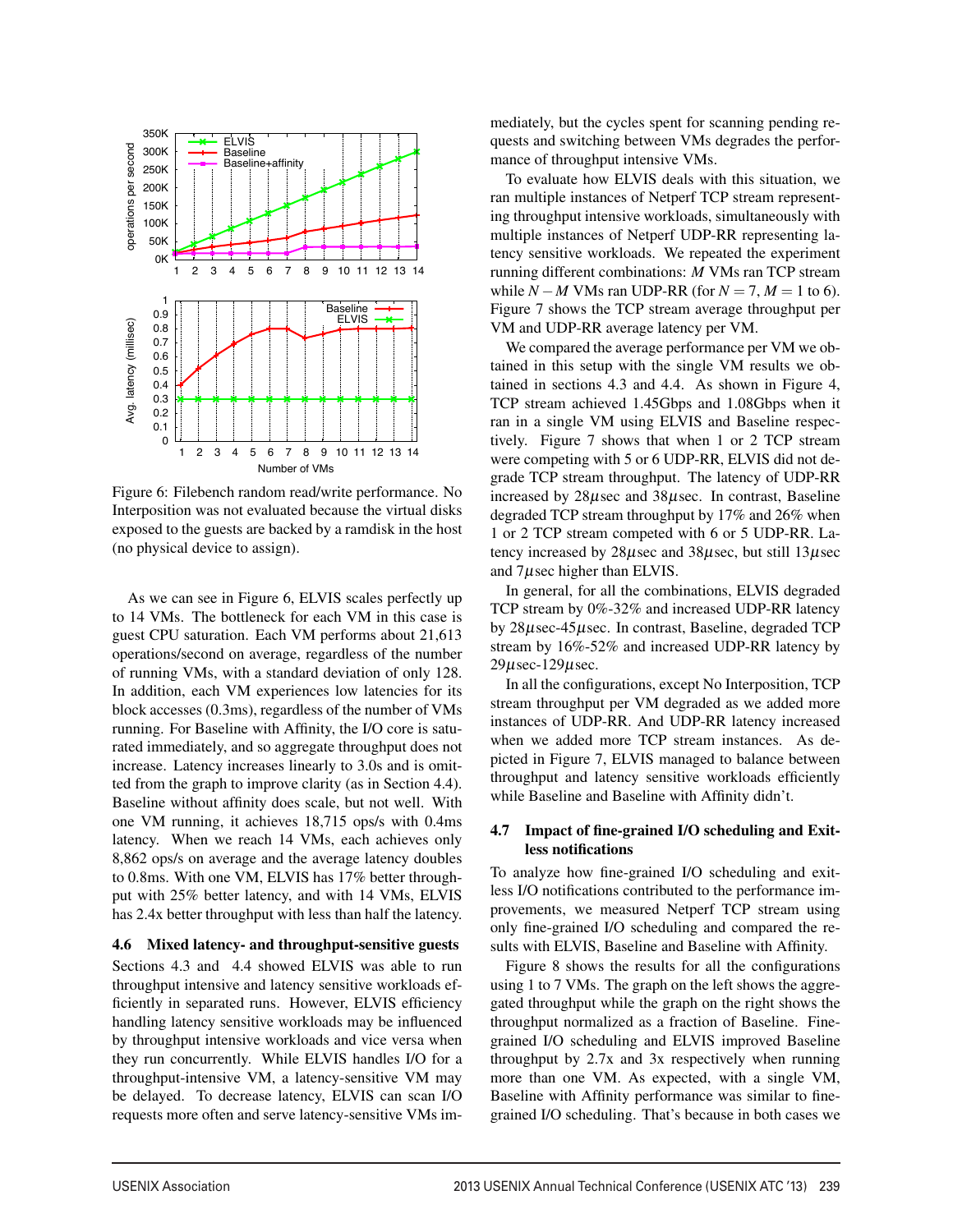

Figure 7: Comparing ELVIS to No Interposition and Baseline configurations when run a mix of Netperf TCP stream and UDP-RR with 7 VMs. The graph on the left shows the average TCP stream throughput per VM while the graph on the right shows the average UDP-RR latency per VM. The X axis shows how many VMs where running TCP stream and how many VMs where running UDP-RR.



Figure 8: Comparing TCP stream throughput with ELVIS to that of Fine-grained I/O scheduling, Baseline and Baseline with Affinity configurations. The graph on the left shows the total throughput running 1 to 7 VMs. The graph on the right shows the same measurements normalized as a fraction of Baseline performance

 $\overline{a}$ 

used one dedicated core to process I/O and one dedicated core to run the VM. There was no need to schedule I/O for multiple VMs, thus fine-grained I/O scheduling did not have any impact on the performance. In this single VM case, the performance benefits of ELVIS come from exitless I/O request and replies. As depicted in the graph, ELVIS over-performed Baseline with Affinity by 33%.

Baseline achieved lower performance than Baseline with Affinity up to 3 VMs due to the overhead caused by balancing interrupts, I/O threads and the VCPU threads across the cores. As we discussed in Section 4.3, Baseline performed and scaled better than Baseline with Affinity when running more than 3 VMs because the I/O core used by Baseline with Affinity became saturated after 2 VMs. While Baseline scaled slowly up-to 7 VMs, it suffered from inefficient I/O scheduling. Fine-grained I/O scheduling contributed the most to ELVIS, giving a performance boost of 1.4x–2.7x over Baseline. The improvement of ELVIS against fine-grained I/O scheduling started decreasing after 5 VMs because ELVIS was approaching line rate while fine-grained I/O scheduling had free bandwidth to continue scaling. These results shows that fine-grained I/O scheduling is extremely important to scale linearly while exitless notifications are required to improve performance.

### 4.8 ELVIS and NUMA

As described in Section 2, ELVIS uses dedicated cores to handle I/O. The number of cycles consumed by the I/O cores reading and writing to the in-memory virtio queues is critical because the fewer cycles ELVIS spends to read/write from/to the queues, the more cycles the I/O core has to serve more requests. Thus, to reduce cycles consumed by memory operations, its preferable to handle the I/O of a given guest in the same socket (NUMA node) in which the guest runs. Otherwise, the I/O core will waste additional cycles to access memory managed by a remote NUMA node. To exemplify this phenomenon, we ran 1 to 7 instances of Netperf TCP stream in separate guests served by a single ELVIS I/O core. We compared two configurations: NUMA aligned and unaligned. In the NUMA aligned configuration we ran all the guests and handled I/O in the same socket. In the NUMA unaligned configuration, we ran all the guests in the one socket but handled I/O in the other socket. Fig-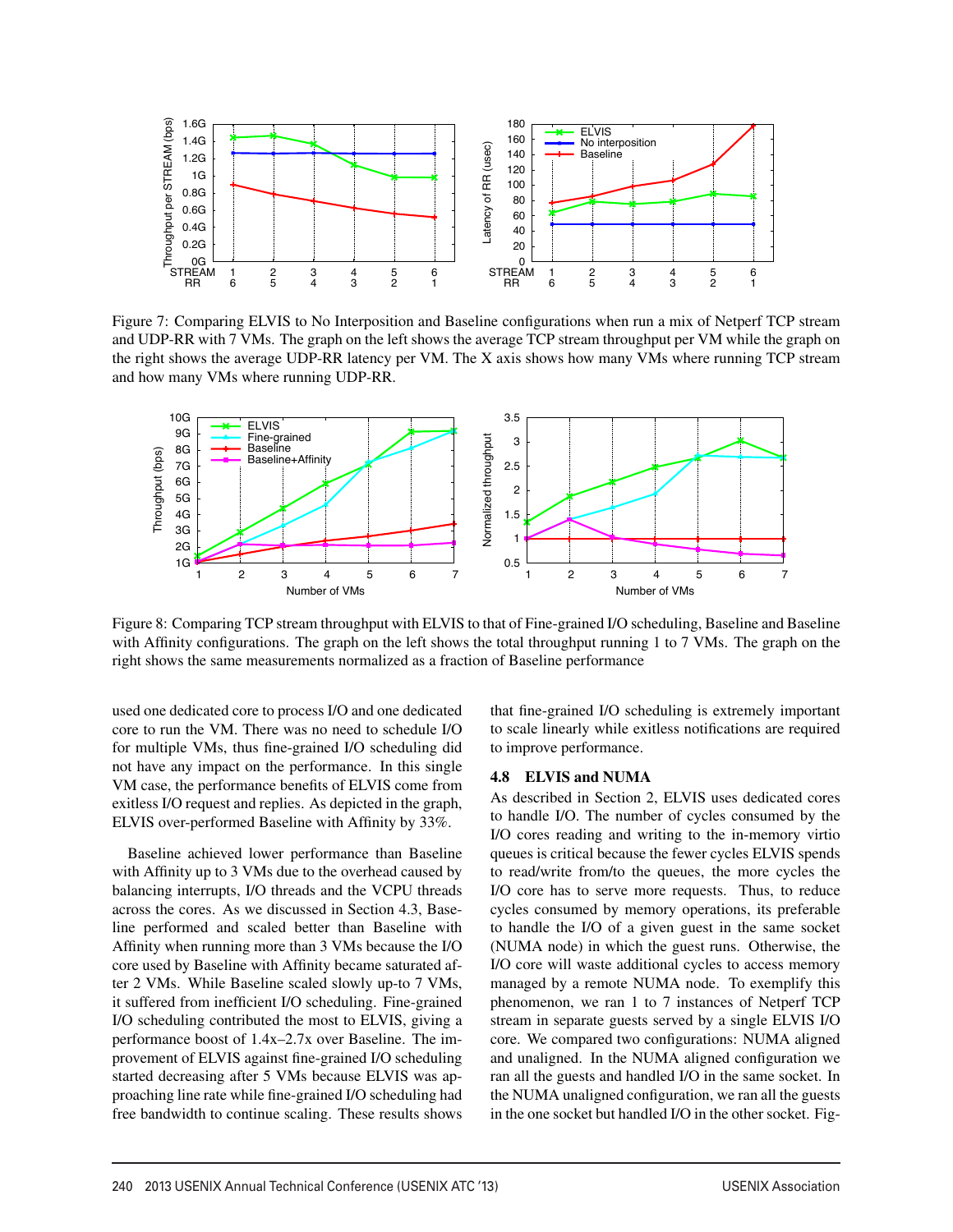

Figure 9: Comparing Netperf TCP stream performance when the I/O thread run in the same socket (Aligned) or different socket (Unaligned) where the VMs run.

ure 9 shows the results. NUMA aligned scaled perfectly and achieved line rate with 6 VMs. In contrast, NUMA unaligned was saturated after 5 VMs and achieved only 70% of NUMA aligned performance with 7 VMs. In addition, even for a single VM, NUMA aligned performed 26% better than NUMA unaligned. These results confirm ELVIS is extremely sensitive to NUMA. To maximize ELVIS performance and scalability, at least one core per socket should be dedicated to handle I/O. We believe this constraint is fairly weak because as the number of cores per socket increases year by year the resource overhead for having a dedicated core per socket will decrease. In addition, as network links continue to be improved, we will need more cores to virtualize more bandwidth at lower latencies.

### 5 Related Work

Many researchers have addressed different aspects of I/O virtualization over the years. In this section, we focus primarily on those works that are most closely related to ELVIS: those that seek to improve the performance of software-based I/O virtualization.

Menon et al. [19] and Santos et al. [25, 22] optimized Xen's paravirtual I/O model, focusing specifically on networking. Their goal was to achieve 10Gb/s for a single virtual machine, using Xen [2], which (at the time) did not use the architectural support for virtualization, leading to different decision considerations. Ongaro et al. [21] looked at the impact of guest scheduling on guest I/O performance, also in the context of Xen. VAMOS [8] reduces the overhead of paravirtual I/O by replacing many low-level I/O requests with fewer application-level requests. In contrast, ELVIS does not require modifying guests' applications. Mansley et al. [18] proposed a hybrid of paravirtual I/O and device assignment where the slow path goes through the hypervisor and the fast path goes directly to the device. Apart from the inherent problems with device assignment (e.g., difficult live migration), this approach does not work when there is

no physical device, e.g., a virtual disk backed by a file. ELI [10] explored exitless interrupts in the context of device assignment but did not consider paravirtual I/O.

Dedicating cores to specific functions is well known to increase performance under certain conditions (e.g., [12, 15, 3, 26]). However, when using this approach in virtualized systems, special care has to be taken to ensure that inter-core communication does not cause exits and is both fast and scalable, so as not to become a bottleneck itself. We elaborate on these issues in Section 2.1.

Several works dedicated one core to the hypervisor and left the rest of the cores for (mostly) running guest functionality. VPE [17] did not remove costly exits for host-to-guest notifications and was networking specific; SplitX [13] relied on new hardware which is not available; another [5] was block-specific and used polling for both guest-to-host and host-to-guest notifications. In contrast to all of the above, ELVIS uses exitless notifications for host-to-guest notifications, is agnostic to the type of I/O protocol being used, achieves excellent performance on existing hardware, does not require any new hardware, and scales linearly in the number of guests.

In our short paper [9] we reported preliminary work on improving paravirtual I/O performance. In this paper, we present a complete system with new techniques and ideas, and provide a comprehensive evaluation of both performance and scalability for multiple workloads.

# 6 Conclusions and Future Work

Paravirtual I/O is the most popular I/O virtualization model used in virtualized data centers as well as cloud computing sites because it enables useful features such as live migration and software-defined-networks. These features, and many more, require from the hypervisor to interpose on the I/O activity of its guests. The performance and scalability of this interposition are extremely important for cloud providers and enterprise data centers. A guest running an I/O intensive workload should not affect the performance of other guests. The I/O resources must be shared fairly among guests depending on SLAs. The way we share the I/O resources should not affect the performance of the guests and should not have scalability limitations. For all these reasons we designed ELVIS, a low-overhead and scalable I/O interposition mechanism. Using two dedicated cores ELVIS can interpose on the I/O activity of up to 14 I/O-intensive guests and achieve performance that is 1.2x–3x better than the baseline while still scaling linearly.

We show that exitless requests and replies are required to improve performance and fine-grained I/O scheduling is required to improve scalability. Intel and AMD have recently announced that unspecified future processors will support exitless replies. This hardware capability alone will not solve the whole problem — exitless

 $\overline{1}$